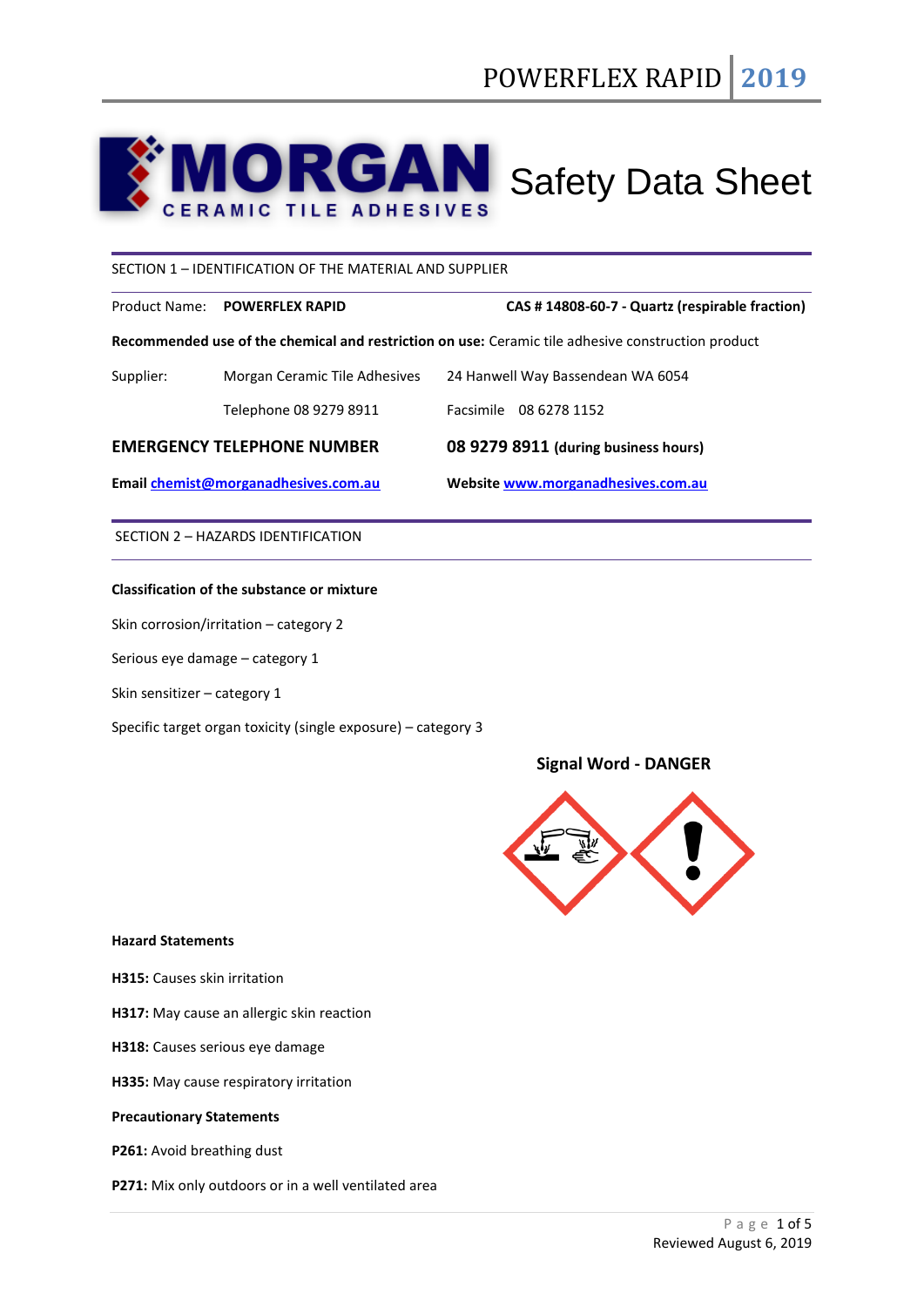POWERFLEX RAPID **2019**

**P280:** Wear protective gloves/protective clothing/eye protection/face protection

**P302+P352: IF ON SKIN**: Wash with plenty of soap and water

**P304+P340: IF INHALED:** Remove victim to fresh air and keep at rest in a position comfortable for breathing

**P305+P351+P338: IF IN EYES:** Rinse cautiously with water for several minutes. Remove contact lenses if present and easy to do. Continue rinsing

**P310:** Immediately call a POISON CENTRE or doctor/physician

**P312:** Call a POISON CENTRE or doctor/physician if you feel unwell

**P333+P313:** If skin irritation or rash occurs: Get medical attention

**P362:** Take off contaminated clothing and wash before reuse

**P403+P223:** Store in a well ventilated place. Keep container tightly closed

**P405:** Store locked up

**P501:** Dispose of contents/container in accordance with local regulations

#### **HAZARDOUS CHEMICAL. NON DANGEROUS GOODS. NOT A SCHEDULED POISON**

#### SECTION 3 – COMPOSITION/INFORMATION ON INGREDIENTS

| Chemical                            | Cas#       | %w/w      |
|-------------------------------------|------------|-----------|
| <b>Quartz (respirable fraction)</b> | 14808-60-7 | < 10      |
| <b>Cement</b>                       | 65997-15-1 | $10 - 30$ |
| <b>NON HAZARDOUS Chemicals</b>      |            | to 100    |
|                                     |            |           |

SECTION 4 – FIRST AID MEASURES

Ingestion: Do not induce vomiting. Rinse the mouth with water. Give fruit juice or water to drink. Seek immediate medical assistance.

Eye Contact: Hold the eyelids open and irrigate the eyes with copious amounts of water for at least fifteen minutes. Seek immediate medical assistance.

Skin Contact: Remove the contaminated clothing. Rinse the exposed areas thoroughly with water. Clean the contaminated clothing before re-using.

Inhaled: Move the person to a source of fresh air. Seek medical advice if symptoms such as coughing persist.

SECTION 5 – FIRE FIGHTING MEASURES

## **HAZCHEM CODE: NONE ALLOCATED**

This product is not combustible. Decomposition of this product will result in the generation of toxic oxides of carbon. Flames on or in the vicinity of this product can be extinguished using conventional fire fighting agents and procedures.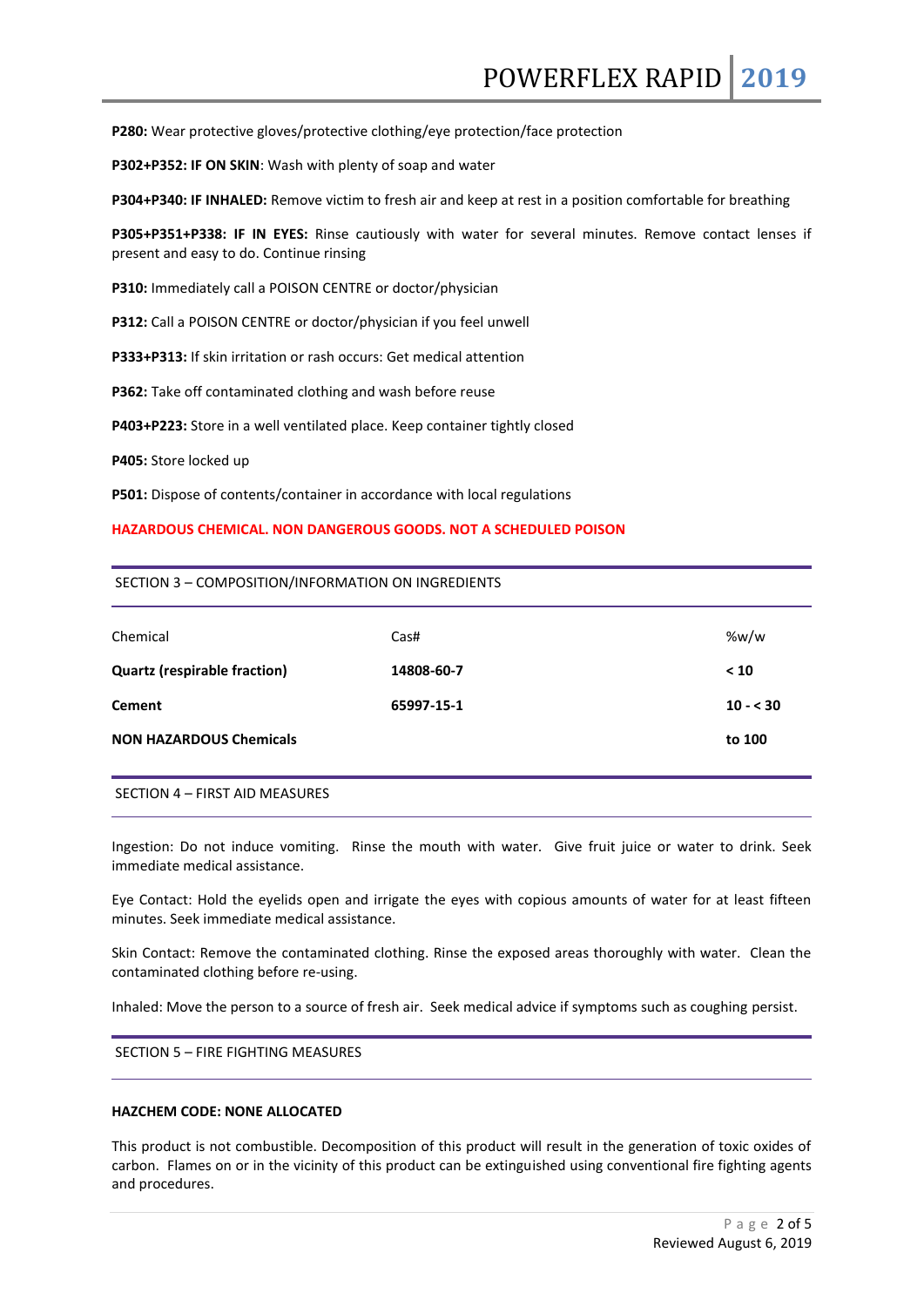## SECTION 6 – ACCIDENTAL RELEASE MEASURES

Avoid dust formation. For large spills, wear PVC gloves, dust goggles, overalls and a disposable Class P1 respirator (AS1715-1991). Do not allow the product to enter drains or surface water. Remove dry using conventional tools.

## SECTION 7 – HANDLING AND STORAGE

Store cool and dry. During storage and transport keep the product away from water based products and corrosive substances.

#### SECTION 8 – EXPOSURE CONTROLS/PERSONAL PROTECTION

Exposure Standards: An exposure standard for this product has not been allocated. The use of this product can lead to the generation of respirable dust. Morgan therefore advices that the time weighted average (TWA) airborne concentration of the product should not exceed 0.1mg per cubic metre of contaminated air.

Engineering Controls: Morgan advises that the product should be carefully mixed into the recommended volume of water in a large bucket and in a well ventilated area so as to minimise the tiler's exposure to respirable dust.

Personal Protective Equipment: Always handle and use this product with common sense and good industrial hygiene practices. Tilers should avoid all unnecessary skin contact with this product. Chronic health effects can be avoided by the use of a barrier cream.

## SECTION 9 – PHYSICAL AND CHEMICAL PROPERTIES

| Appearance:           | Off white powder      | Solubility:              | Slightly soluble |
|-----------------------|-----------------------|--------------------------|------------------|
| Odour:                | Similar to cement     | Specific gravity:        | >1               |
| Vapour Pressure:      | Not relevant          | Vapour Density:          | Not relevant     |
| <b>Melting Point:</b> | >1200 degrees Celsius | <b>Boiling Point:</b>    | Not available    |
| Flammability:         | Not combustible       | <b>Explosion Limits:</b> | Not relevant     |
| pH:                   | 12 (1% solution)      | Ignition Temperature:    | Not relevant     |
|                       |                       |                          |                  |

#### SECTION 10 – STABILITY AND REACTIVITY

| Chemical stability:               | Stable when stored in a dry and cool environment. |
|-----------------------------------|---------------------------------------------------|
| Conditions to avoid:              | Moist and warm storage environment.               |
| Incompatible materials:           | Avoid exposing product to acids.                  |
| Hazardous decomposition products: | Product will release oxides of carbon.            |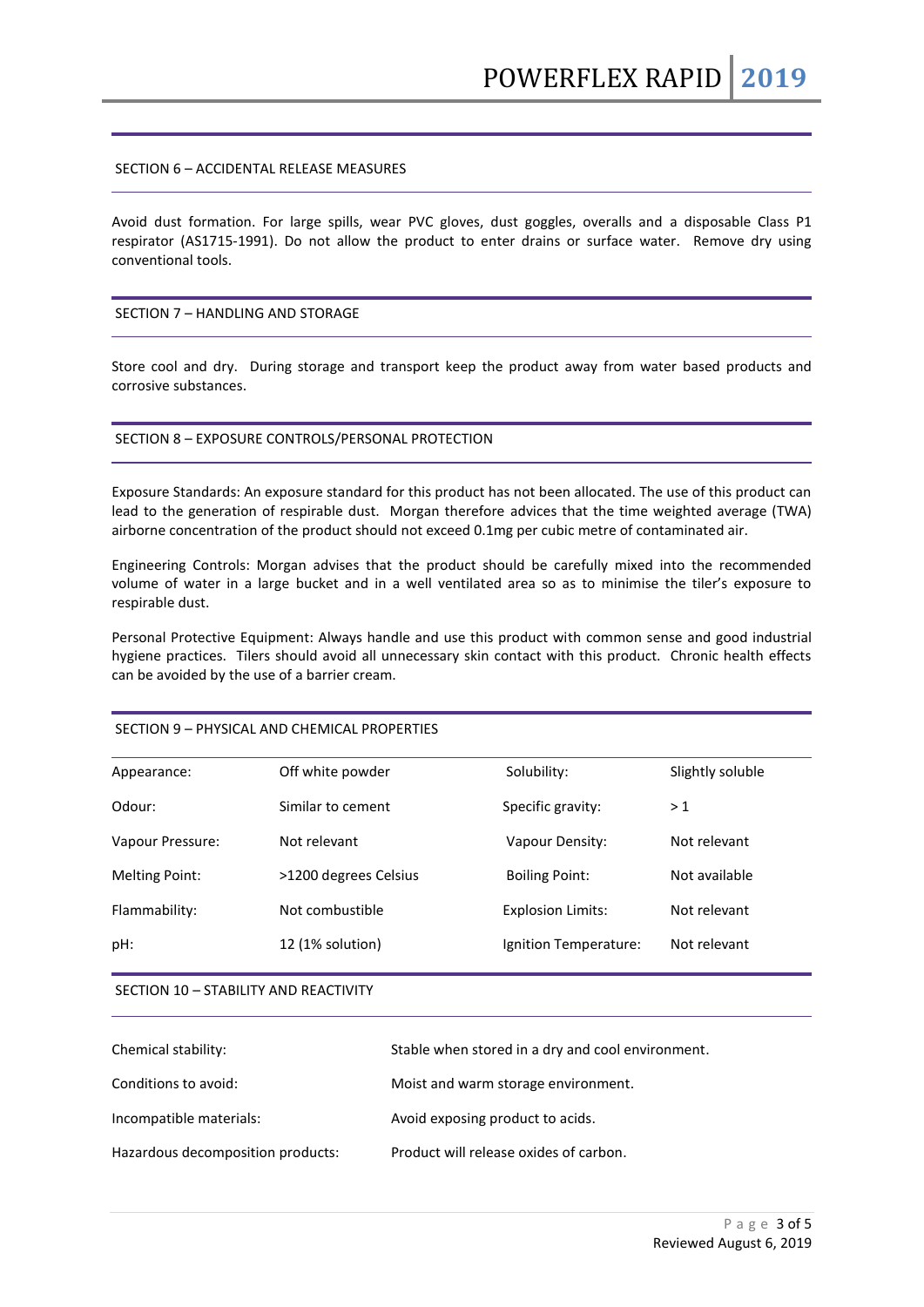Hazardous reactions: Product will react with acids.

#### SECTION 11- TOXICOLOGICAL INFORMATION

Adverse health effects due to the use of this product are not expected if the product is handled in accordance with this Safety Data Sheet and the products label. Symptoms that may arise if the product is mishandled are:

Ingestion: This product may cause mild burns to the mouth, throat and digestive tract.

Eye contact: This product may cause an inflammation of the eye.

Skin contact: This product may dry out the skin and cause mild alkali burns.

Inhaled: This product may cause an inflammation of the respiratory system.

Chronic health effects: In most individuals this product will cause a mild inflammation of the skin or dermatitis.

## SECTION 12 – ECOLOGICAL INFORMATION

This product can cause a pH shock to aquatic environments. Ensure appropriate measures are taken to prevent this product from entering the environment.

## SECTION 13 – DISPOSAL CONSIDERATIONS

This product can be treated as a common waste and can be cleaned up with a broom and shovel. Spills should be repacked into plastic lined buckets or into sealable plastic buckets. Before disposing please consult the chemical disposal regulations of the relevant Commonwealth, State, Territory or local government departments.

## SECTION 14 – TRANSPORT INFORMATION

## **NOT CLASSIFIED AS A DANGEROUS GOOD BY THE CRITERIA OF THE ADG CODE**

| UN Number:             | None allocated | Hazchem Code:    | None allocated |
|------------------------|----------------|------------------|----------------|
| Correct Shipping Name: | None allocated | Packaging Group: | None allocated |
| Dangerous Goods Class: | None allocated | EPG:             | None allocated |
| Subsidiary Risk:       | None allocated |                  |                |

#### SECTION 15 – REGULATORY INFORMATION

| Poisons Schedule: | A poisons schedule number has not been allocated to this product using the criteria<br>in the standard for the Uniform Scheduling of Drugs and Poisons (SUSDP). |
|-------------------|-----------------------------------------------------------------------------------------------------------------------------------------------------------------|
| AICS:             | The ingredients of this product are listed on the Australian Inventory of Chemical<br>Substances (AICS).                                                        |